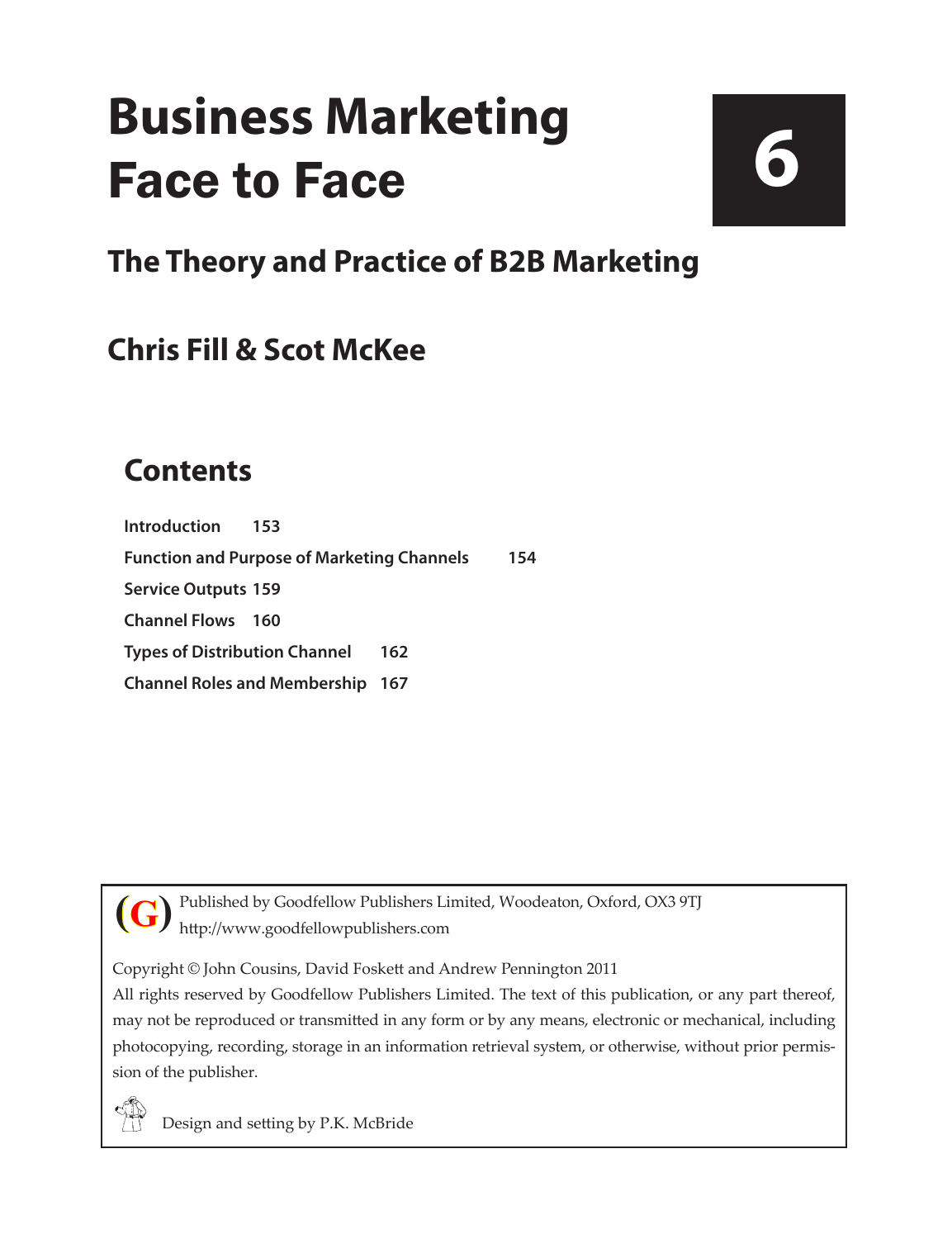# **6 Marketing Channels**

### **Overview**

This chapter is the first of three that examine issues concerning marketing channels and the intermediaries that populate them. In this, attention is focused on understanding the principles and core concepts associated with marketing channels. In particular, consideration is given to their purpose, basic structure and key intermediaries, their characteristics and contribution to the way in which channels work.

This chapter provides foundation material in order to explore some of the more advanced ideas about channel structure, design, interaction and networks that follow in Chapter 7. The last of the three, Chapter 8, examines the way in which behaviour within marketing channels can be managed.

## **Aims and objectives**

The aims of this chapter are to introduce and explore core concepts associated with marketing channels.

#### **The objectives of this chapter are to enable readers to:**

- **1** Define the nature and concept of marketing channels.
- **2** Examine the purpose of, and tasks associated with, marketing channels.
- **3** Appraise the significance of service output theory and understand how it can be used to reduce channel member uncertainty..
- **4** Consider ideas concerning channel flows.
- **5** Introduce some basic principles concerning the types and structure of marketing channels.
- **6** Explore the roles and main characteristics of key members of marketing channels.